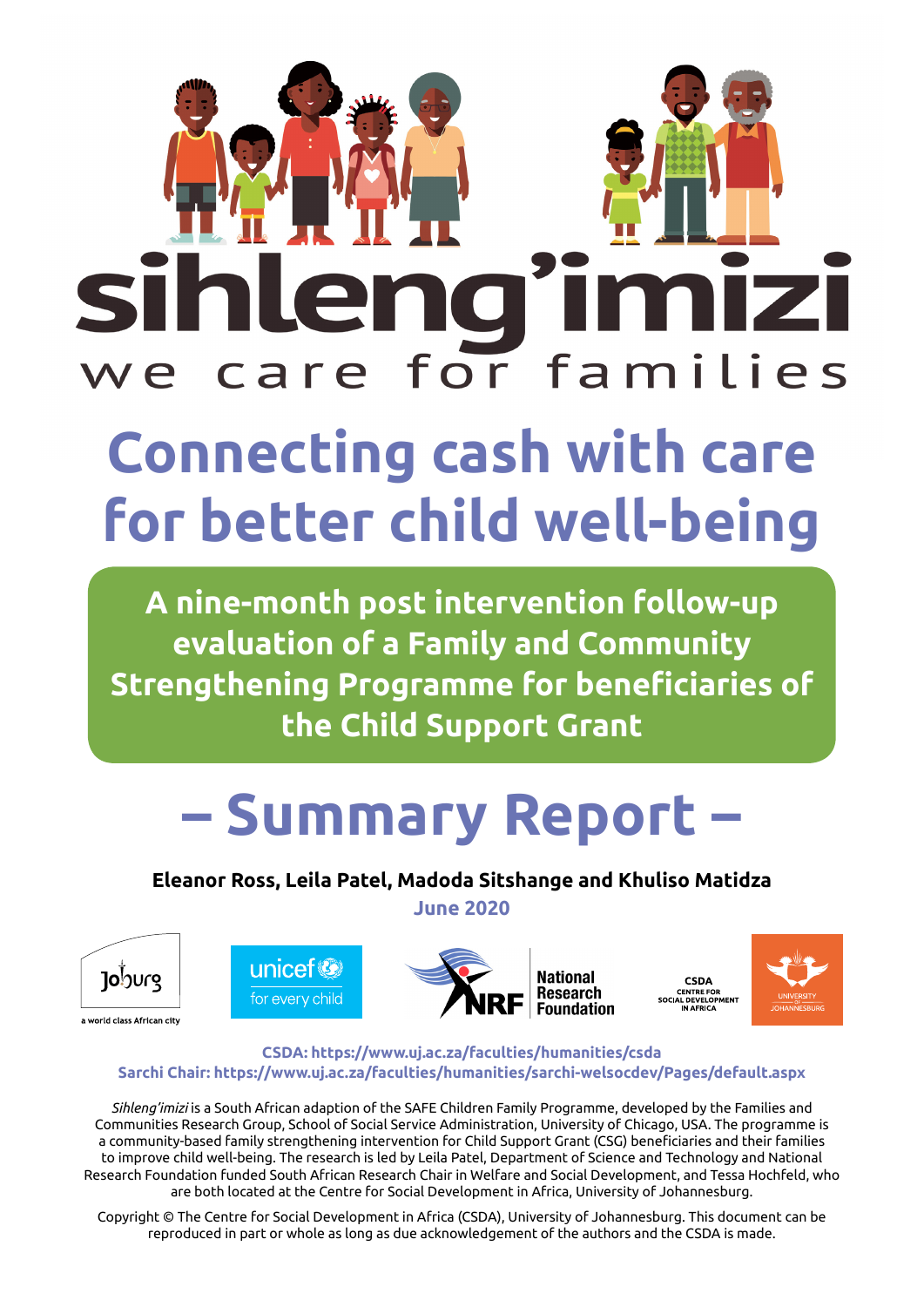## EXECUTIVE SUMMARY

The Sihleng'imizi (meaning 'we care for families') Family Programme is designed to complement and scale up the positive benefits of the Child Support Grant in South Africa and strengthen disadvantaged families to improve child well-being outcomes. The main purpose of the follow-up evaluation was to assess whether participants in the Sihleng'imizi Family Strengthening programmes had retained what they had learned and were able to implement these learnings nine months following termination of the intervention, and to compare these findings with a control group that had not been exposed to the programme. In-depth interviews were conducted with the primary caregivers of 25 families in the intervention group and 15 families in the control group. Follow-up interviews with teachers and children were also conducted.

## FINDINGS FROM CAREGIVERS IN THE INTERVENTION **GROUP**

Interviews with the caregivers in the intervention group at nine-months follow-up were analysed in terms of the five dimensions of the study, namely child-caregiver relations; involvement of caregivers in child's education; social and community connectedness; financial capabilities and nutritional knowledge, as well as depression symptoms among caregivers. The following findings suggested that the Sihleng'imizi programme was sustainable as participants had been able to recall and implement what they had learned from attending the programme nine months earlier.

#### *Family and caregiver relations*

When caregivers were asked about their dreams for themselves and their children's future, it seemed that they retained the same dreams that they had articulated at the baseline and endpoint of the Sihleng'imizi programme. The most frequent theme articulated by nine caregivers was for their children to do well at school in order to be able to study further at university. The second most frequent theme articulated by seven participants was a wish for employment for the caregiver and a place of their own. Three participants expressed the wish that when their children were grown up they should obtain employment and assist their mother. There was awareness of the need for themselves and their children to work hard to achieve their dreams.

The majority i.e. 22 of the caregivers emphasized the increase in positive communication with children following attendance at the Sihleng'imizi programme. Unlike the situation prior to attending the programme, they were now able to listen and talk to their children, encourage two-way communication and engage in problem solving. They were able to set aside quality time to spend with the children. When children had done something wrong, they were able to reprimand them without shouting at them or hitting them. Caregivers reported a reduction in the use of uncouth language and swearing and felt that there had been an improvement in family communication. They were also able to teach their children to delay gratification of their needs.

Caregivers reported using positive parenting in the form of praising children for doing something good. They showed love and encouragement. Rewards were given as a form of positive reinforcement. Caregivers found it easier to discipline children through talking rather than shouting, whereas at baseline they tended to resort to shouting and corporal punishment. Since attending Sihleng'imizi, caregivers were better able to make children aware of wrongdoing. They were now able to talk to their children,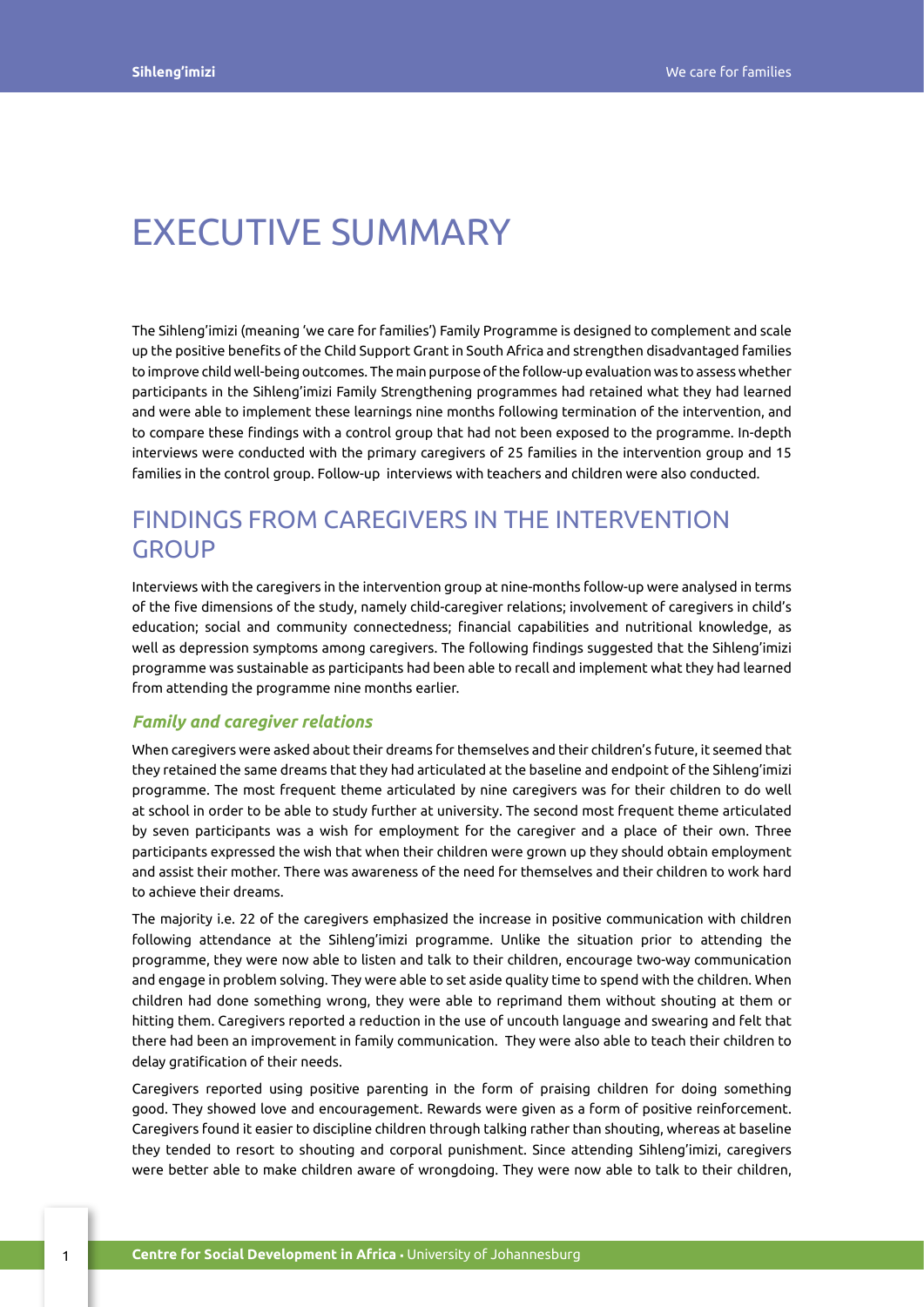explain how to do something, control their anger and avoid shouting. Caregivers reported that they had learnt about "the naughty corner" from attending the Sihleng'imizi programme and found this approach to disciplining children very useful. They withheld rewards for negative behaviour. Caregivers had either stopped or reduced the use of corporal punishment. Caregivers explained that they were now able to control their anger and not resort to shouting. Some caregivers reported that they continued to maintain rules and routines that existed even prior to Sihleng'imizi. Others described how they had implemented rules and routines since attending the Sihleng'imizi programme. At follow-up it was easier to communicate with children when they had broken a rule or done something wrong. They indicated that they monitored their children at home and were aware of their children's whereabouts. Caregivers had developed positive attitudes toward being a parent. When asked what they do well as a parent, they explained that they show love to their children, make sure that they have everything they need for school, motivate them with their schoolwork, are able to take care of them and are interested in their daily lives.

#### *Caregiver involvement in child's education*

Caregivers reported that their children enjoyed going to school, children were actively engaged in schoolwork and there had been an improvement in schoolwork. Children's behaviour at school had also improved, although one child presented with emotional problems. Caregivers indicated that since Sihleng'imizi, they were more engaged with their children's school. They checked their children's books on a daily basis to see whether there was homework that needed to be done or a message from the teacher. One caregiver encouraged his children to read books. Others arranged for their children to receive assistance with school subjects. Caregivers helped their children with homework and when they were unable to assist their children with homework, they asked others for help. Following on what they had learned at Sihleng'imizi, they asked about the child's day at school. Since attending Sihleng'imizi, the caregivers had also developed confidence to speak to the child's teacher.

#### *Social and community connectedness*

Since Sihleng'imizi, they had maintained contact with other group members on a WhatsApp group. They also kept contact with group members through phone calls or met when fetching their children from school. Involvement in Sihleng'imizi had expanded their networks and strengthened bonds with other participants. The buddy system had helped participants to communicate with and assist one another, particularly with regard to parenting their children.

#### *Financial capabilities*

Since attending Sihleng'imizi, participants had learnt the value of budgeting and were able to implement this practice in their lives. They were also now able to save despite having meagre sources of income. Others had tried to save money by joining a stokvel. As a result of attending the Sihleng'imizi programme, they were able to distinguish between wants, needs and obligations and were thereby able to delay gratification of things that were not necessary. Caregivers reported that as a result of attending Sihleng'imizi, they had learned to spend money wisely and had become aware of the negative consequences of borrowing money.

#### *Nutritional knowledge*

Participants recognized the importance of breakfast. They believed that nutritional value, a healthy lifestyle, type/taste and cost were important considerations in making food choices, but attached somewhat less importance to time/convenience. They also gave the impression of having a good understanding of what constitutes a balanced meal. When participants were asked to rate the importance of their food choices in terms of six dimensions, it seemed that healthy lifestyle, type/taste, nutritional value and cost were regarded as the most important considerations with brand and time/convenience being considered less important.

#### *Depression*

At baseline 52.5% of the 38 persons in the intervention group were depressed. This figure declined to 36.8% at endpoint. At follow-up the figure increased to 11 or 40.74% out of 27 people who were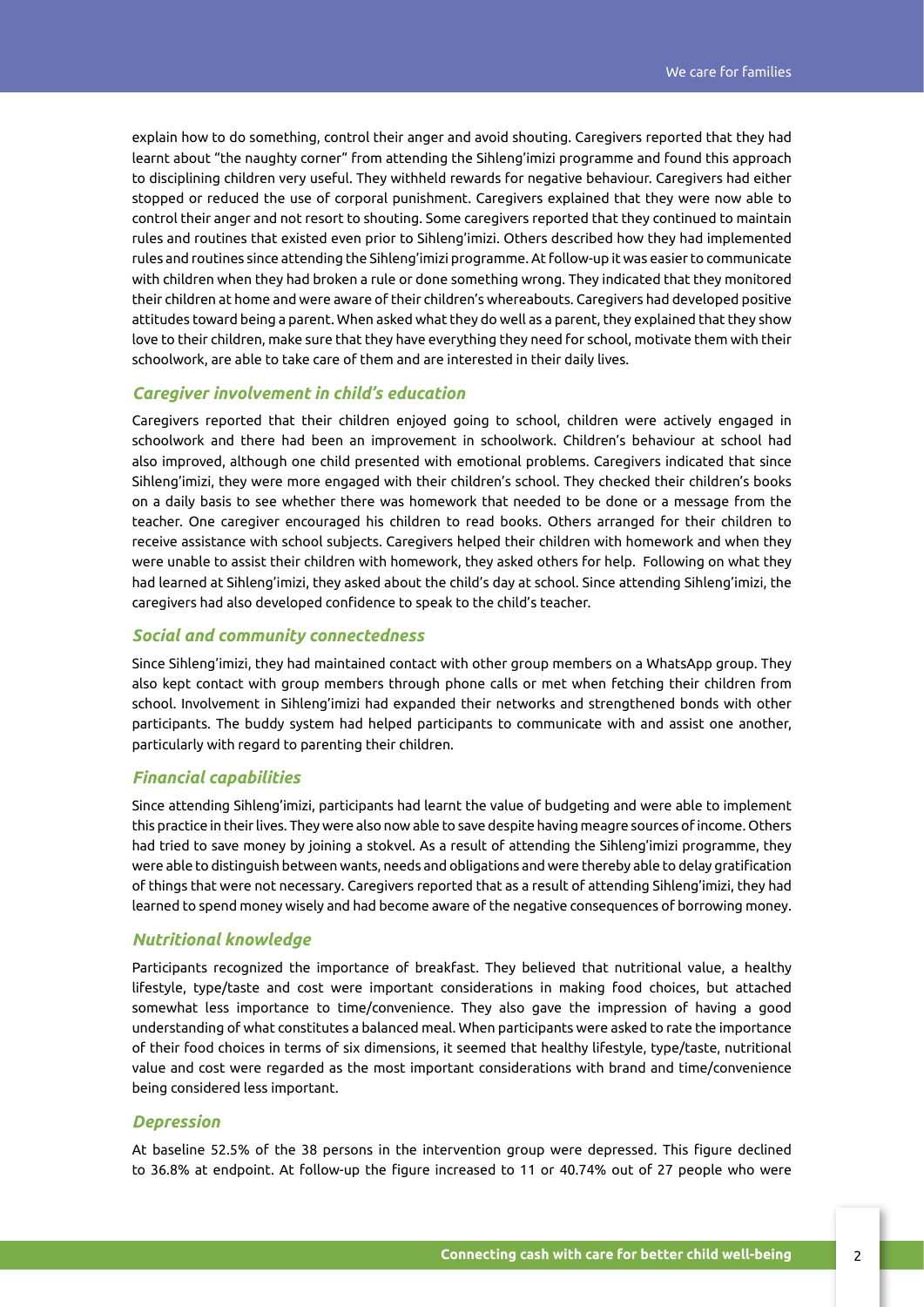depressed according to the CESDR-10 scale scores, which represents an increase of 3.94% from 36.8% who were depressed at endpoint i.e. termination of the Sihleng'imizi programme.

### FINDINGS FROM CAREGIVERS IN THE CONTROL GROUP

#### *Family and caregiver relations*

When asked about their dreams for their children's futures, the caregivers articulated their desire for their children to live a good life. They wanted their children to finish school, receive an education, work for themselves and become independent. They also aspired to be good parents for their children. In terms of their own dreams, one parent wanted to further her own studies. Others saw employment as the answer to their dreams. One caregiver dreamt of having a home of her own, while another participant articulated the feeling of having lost hope at ever finding a job.

Caregivers reported that since their last contact with the interviewer, communication with children continued to be satisfactory. They gave examples of positive communication including actively listening to their children. Caregivers reprimanded children for wrongdoing through speaking or shouting at them. They were able to engage in problem-solving. However, with others there was no discernible change or improvement in communication.

Caregivers explained that they had family rules and routines for different activities such as the time for children to be back home, when to do homework and when they needed to go to sleep. They also had duties and chores as a family such as polishing shoes, tidying up their toys and so forth. Caregivers maintained an awareness of their children's whereabouts and children were taught to be wary of strangers.

In terms of positive parenting, children were rewarded for positive behaviour. Caregivers also used praise and appreciation for good behaviour. They provided encouragement through demonstrating affection. Caregivers reported disciplining children through talking to them and helping them to understand the difference between acceptable and unacceptable behavior. One participant described how she no longer shouted at her child. One caregiver mentioned the use of the 'naughty corner' to discipline her child. There was also withholding of rewards for negative behavior. In addition, caregivers endeavored to spend quality time with their children. When participants were asked what aspects of their parenting they were proud of, they described being able to communicate, being patient and not taking out one's anger on the child. There was pride in the fact that the child was coping at school. Caregivers experienced pride in their ability to discipline their children. Some caregivers felt proud of their ability to be independent. They experienced pride in their ability to care for and raise their children. Caregivers also felt proud of being able to help their children with schoolwork.

#### *Caregiver involvement in child's education*

When caregivers were asked how their children were functioning at school, they mentioned that their children enjoyed school. Others reported that their children were performing well at school. Some caregivers reported an improvement in their children's schoolwork. When participants were asked about their engagement in their children's education, they reported that they checked their children's books. They provided encouragement with schoolwork. Caregivers also assisted their children with homework/ schoolwork. When they were unable to assist their child with homework, they sought help from another child. Participants attended school meetings and made a concerted effort to provide additional stimulation for their children. They switched off the television to avoid distractions. Caregivers also talked to the teacher when they were concerned about their child or were simply wondering how he or she was doing at school.

#### *Financial capabilities*

Some caregivers indicated that they endeavoured to budget. They also reported improved ability to save. They no longer borrowed money due to awareness of consequences of borrowing. However, others reported that they were not able to budget or save from their limited incomes.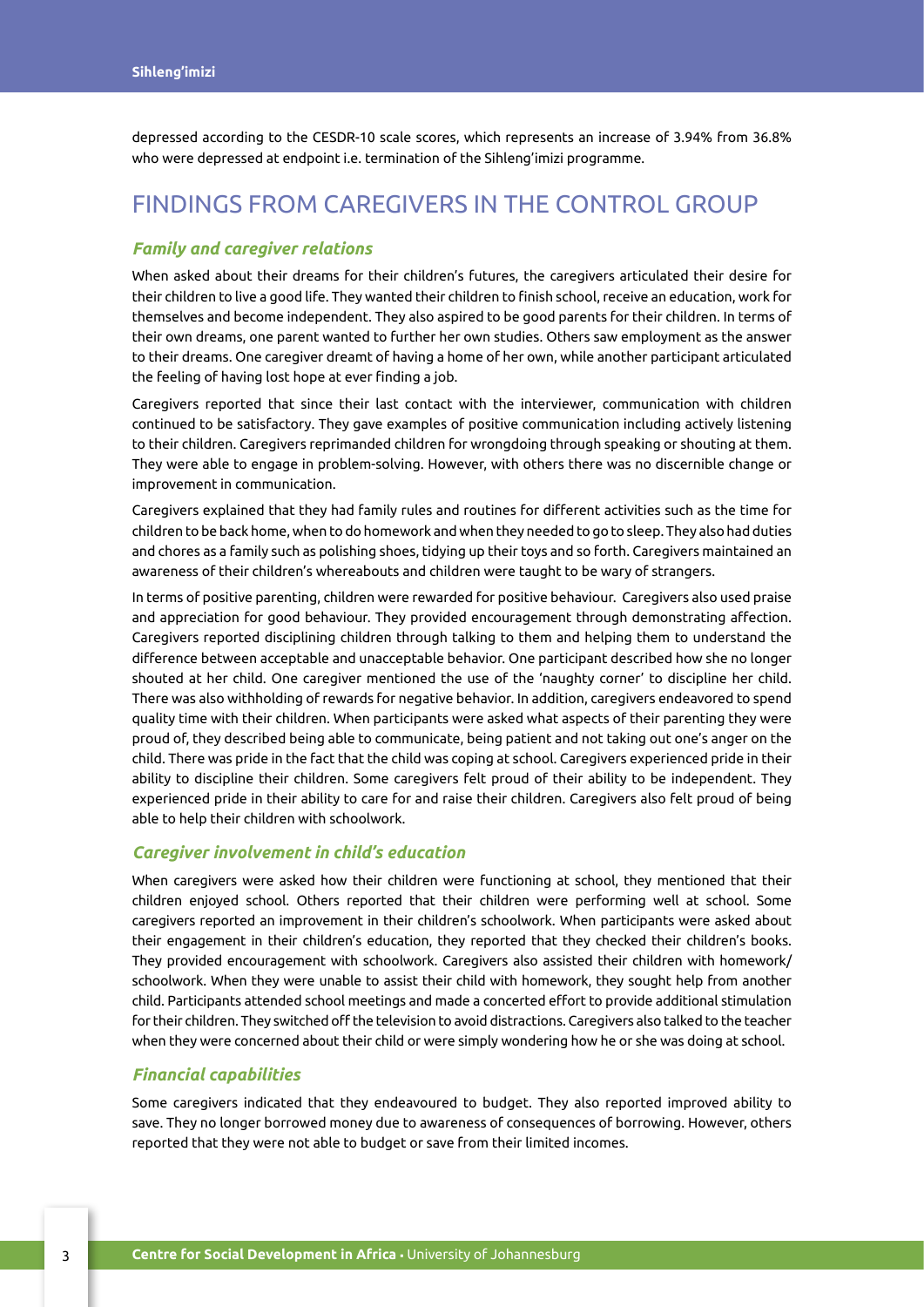#### *Nutritional knowledge*

Participants acknowledged that breakfast was the most important meal of the day. They believed that nutritional value, a healthy lifestyle, type/taste and cost were important considerations in making food choice. However, not all participants had a satisfactory understanding of what constitutes a balanced meal.

#### *Depression*

At baseline 53.5% out of 65 persons were depressed. This figure declined to 41.5% at endpoint. Within the control group, 9 out of 15 or 60% were depressed at follow-up, representing an increase of 18.5% on 41.5% who were depressed at endpoint i.e. termination of the Sihleng'imizi programme.

## COMPARING FINDINGS FROM THE INTERVENTION AND CONTROL GROUPS

Findings from the intervention group indicated that the goal set at baseline of strengthening disadvantaged families had been achieved at endpoint, and that participants were able to retain and implement what they had learned nine months post intervention, particularly with regard to enhanced communication, greater involvement in children's education, use of positive parenting and less harsh forms of discipline, increased social networks and improved financial capabilities. A surprising finding that emerged from comparing results from the intervention and control groups, was that they were very similar except for the fact that more persons in the control group used shouting to discipline their children rather than talking calmly, and more persons in the control group reported difficulty in being able to budget and save from their limited incomes. Differences in terms of discipline and budgeting/saving could be attributed to a lack of exposure to the Sihleng'imizi programme by persons in the control group. Similarities may have been attributable to a degree of contamination between both groups as participants in the control group may have had contact with those in the intervention group and in this way had learned alternate forms of disciplining children such as the use of the 'naughty corner'. In addition, some of the changes may have been due to the 'Hawthorne effect' whereby questions posed by the interviewers may have made participants aware of certain needs e.g. the need to communicate and to use alternate forms of discipline.

When the results for nutrition were examined at follow-up, they appeared to be very similar to those obtained for both intervention and control groups at the termination of the Sihleng'imizi programme, nine months earlier. In comparing the responses from the intervention and control groups, the impression gained was that both groups recognised the importance of breakfast. Both groups believed that nutritional value, a healthy lifestyle, type/taste and cost were important considerations in making food choices, although the intervention group attached somewhat less importance to time/convenience. However, more persons in the intervention group had a better understanding of what constitutes a balanced meal, which could be attributed to their exposure to a module on nutrition presented during the Sihleng'imizi programme. In contrast, the control group did not have access to this information.

Within the intervention group 11 or 40.74% were depressed at follow-up, which represents an increase of 3.94% from 36.8% according to the CESDR-10 scale scores at endpoint. The higher number of persons presenting depressive symptomology at follow-up may possibly be attributable to the discontinuation of the Sihleng'imizi programme, which presumably provided support for participants while it was being run. Within the control group, 9 or 60% were depressed at follow-up, representing an increase of 18.5% on 41.5% at endpoint. This increase may have been due to lack of support as well as high rates of poverty and unemployment prevalent at the time of the follow-up study. These findings provide support for cash and care programmes with their emphasis on combining cash transfers with support for grant beneficiaries.

#### *Themes from the children's drawings and interviews*

Themes from both the intervention and control groups included (1) drawings depicting happy children and families; (2) use of corporal punishment; (3) and bullying or normal fighting among children. However, the intervention group was asked about Sihleng'imizi; hence a theme that emerged was memories